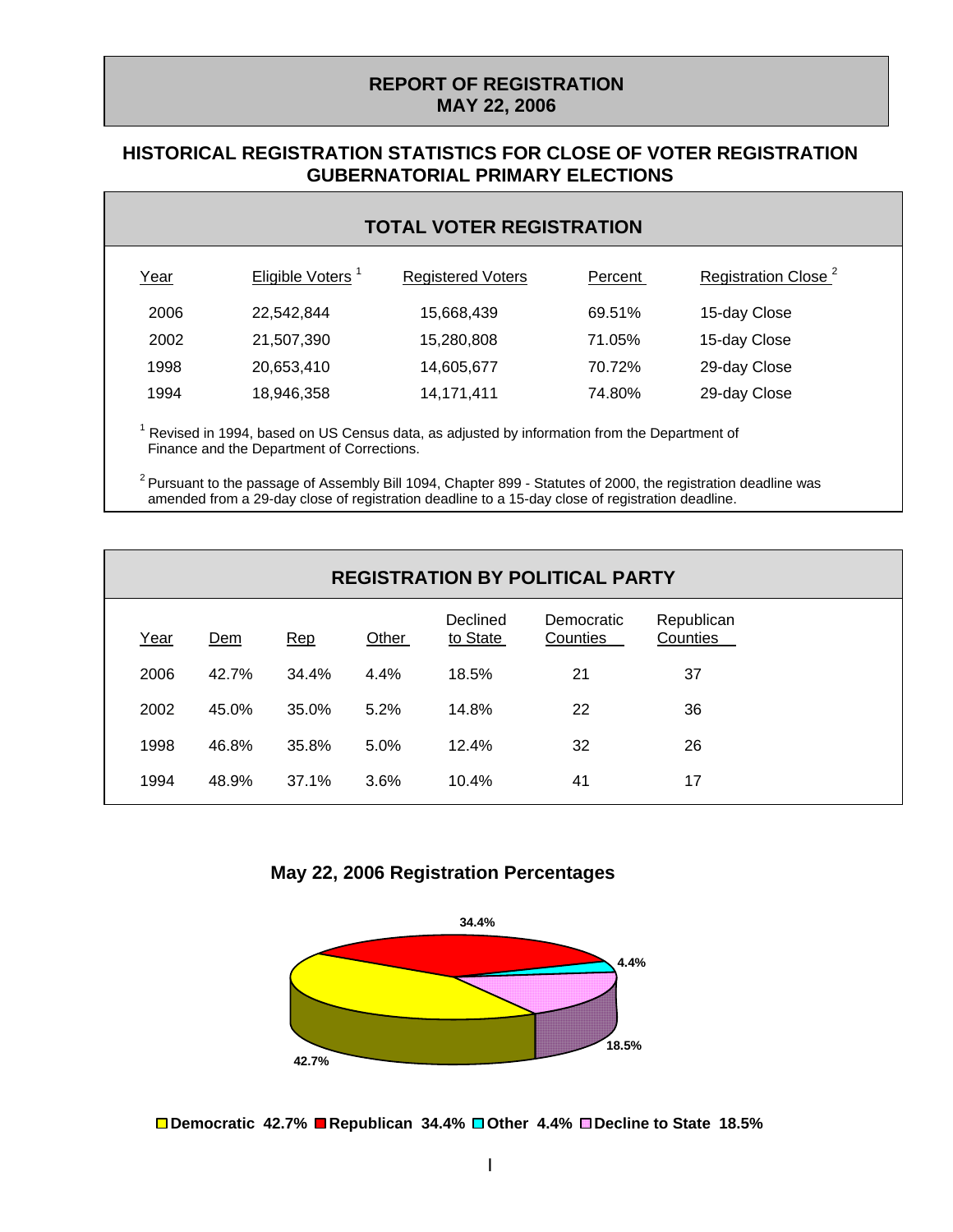## **REPORT OF REGISTRATION MAY 22, 2006**

Since last 15-day Gubernatorial Primary Report of Registration (February 19, 2002 Report):

- The total registration in the state has increased from 15,280,808 to 15,668,439.
- The percentage number of total registered voters compared to eligible voters has declined from 71.5% to 69.5%.
- The percentage number of voters who have "Declined to State" their political party has increased from 14.8% to 18.45%.
- The percentage registration in the qualified political parties has declined from 84.4% to 81.0%.
- The percentage registration in the Democratic Party declined from 45.0% to 42.7%.
- The percentage registration in the Republican Party declined from 35.0% to 34.4%.
- Since June 19, 1995, (when NVRA began) through February 28, 2006, 16,769,263 people have registered or reregistered to vote in conjunction with "Motor Voter."



# **NVRA Registrations**